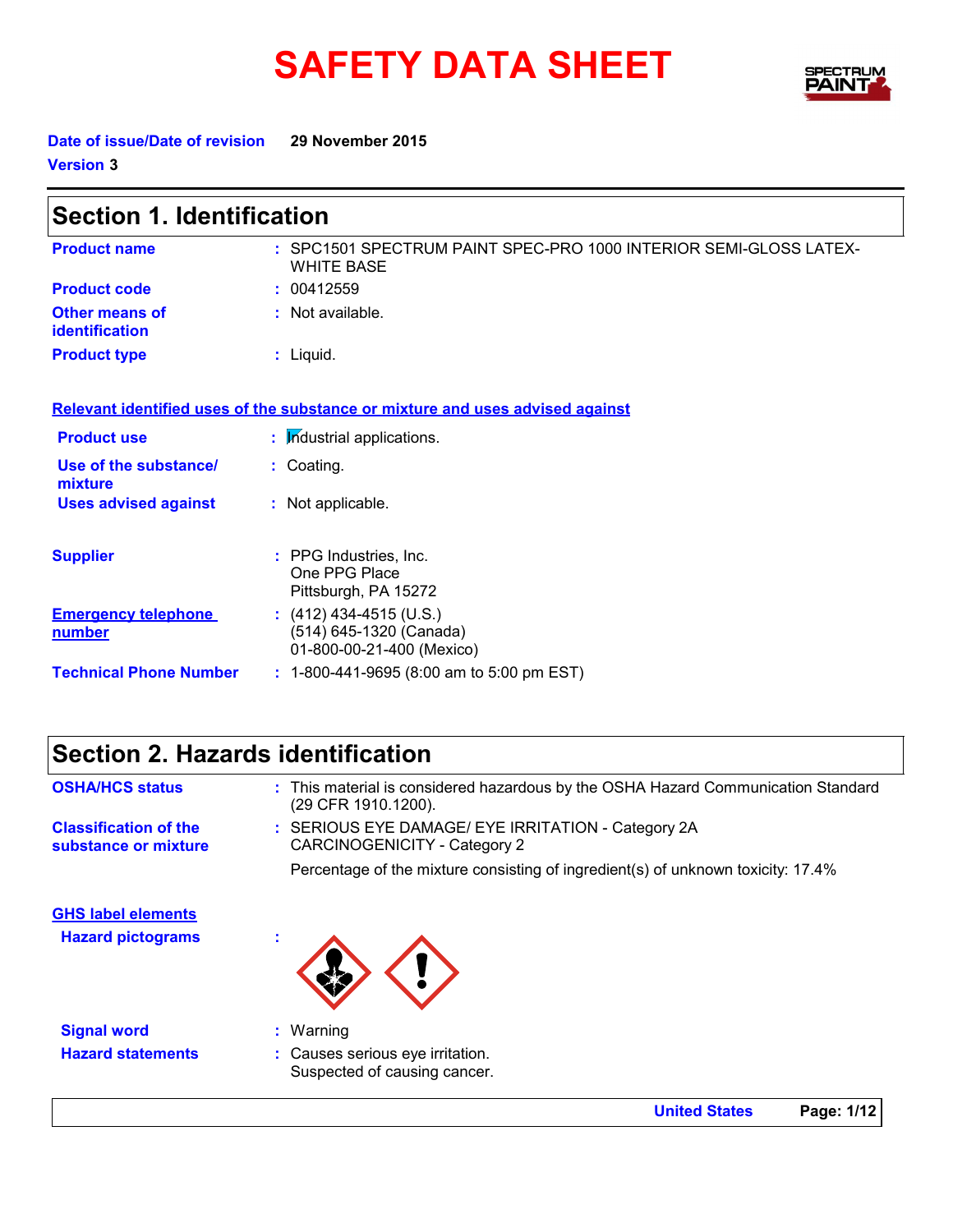**Product name SPC1501 SPECTRUM PAINT SPEC-PRO 1000 INTERIOR SEMI-GLOSS LATEX-WHITE BASE**

### **Section 2. Hazards identification**

| <b>Precautionary statements</b>            |                                                                                                                                                                                                                                                |
|--------------------------------------------|------------------------------------------------------------------------------------------------------------------------------------------------------------------------------------------------------------------------------------------------|
| <b>Prevention</b>                          | : Obtain special instructions before use. Do not handle until all safety precautions have<br>been read and understood. Wear protective gloves. Wear eye or face protection.<br>Wear protective clothing. Wash hands thoroughly after handling. |
| <b>Response</b>                            | : IF exposed or concerned: Get medical attention. IF IN EYES: Rinse cautiously with<br>water for several minutes. Remove contact lenses, if present and easy to do. Continue<br>rinsing. If eye irritation persists: Get medical attention.    |
| <b>Storage</b>                             | : Store locked up.                                                                                                                                                                                                                             |
| <b>Disposal</b>                            | : Dispose of contents and container in accordance with all local, regional, national and<br>international regulations.                                                                                                                         |
| <b>Supplemental label</b><br>elements      | : Emits toxic fumes when heated.                                                                                                                                                                                                               |
| <b>Hazards not otherwise</b><br>classified | : None known.                                                                                                                                                                                                                                  |

### **Section 3. Composition/information on ingredients**

| <b>Substance/mixture</b> | Mixture                                                                         |
|--------------------------|---------------------------------------------------------------------------------|
| <b>Product name</b>      | : SPC1501 SPECTRUM PAINT SPEC-PRO 1000 INTERIOR SEMI-GLOSS LATEX-<br>WHITE BASE |

| <b>Ingredient name</b>                  | $\frac{9}{6}$   | <b>CAS number</b> |
|-----------------------------------------|-----------------|-------------------|
| <b>tifanium</b> dioxide                 | $\geq 0.1 - 25$ | 13463-67-7        |
| <b>Kaolin</b>                           | $\geq 0.1 - 25$ | 1332-58-7         |
| Alcohols, C12-14-secondary, ethoxylated | I≥1 - <3        | 84133-50-6        |

SUB codes represent substances without registered CAS Numbers.

Any concentration shown as a range is to protect confidentiality or is due to batch variation.

**There are no additional ingredients present which, within the current knowledge of the supplier and in the concentrations applicable, are classified as hazardous to health or the environment and hence require reporting in this section.**

**Occupational exposure limits, if available, are listed in Section 8.**

### **Section 4. First aid measures**

If ingestion, irritation, any type of overexposure or symptoms of overexposure occur during or persists after use of this product, contact a POISON CONTROL CENTER, EMERGENCY ROOM OR PHYSICIAN immediately; have Safety Data Sheet information available. Never give anything by mouth to an unconscious or convulsing person.

#### **Description of necessary first aid measures**

| <b>Eye contact</b>  | : Remove contact lenses, irrigate copiously with clean, fresh water, holding the eyelids<br>apart for at least 10 minutes and seek immediate medical advice.                                           |
|---------------------|--------------------------------------------------------------------------------------------------------------------------------------------------------------------------------------------------------|
| <b>Inhalation</b>   | : Remove to fresh air. Keep person warm and at rest. If not breathing, if breathing is<br>irregular or if respiratory arrest occurs, provide artificial respiration or oxygen by trained<br>personnel. |
| <b>Skin contact</b> | : Remove contaminated clothing and shoes. Wash skin thoroughly with soap and water<br>or use recognized skin cleanser. Do NOT use solvents or thinners.                                                |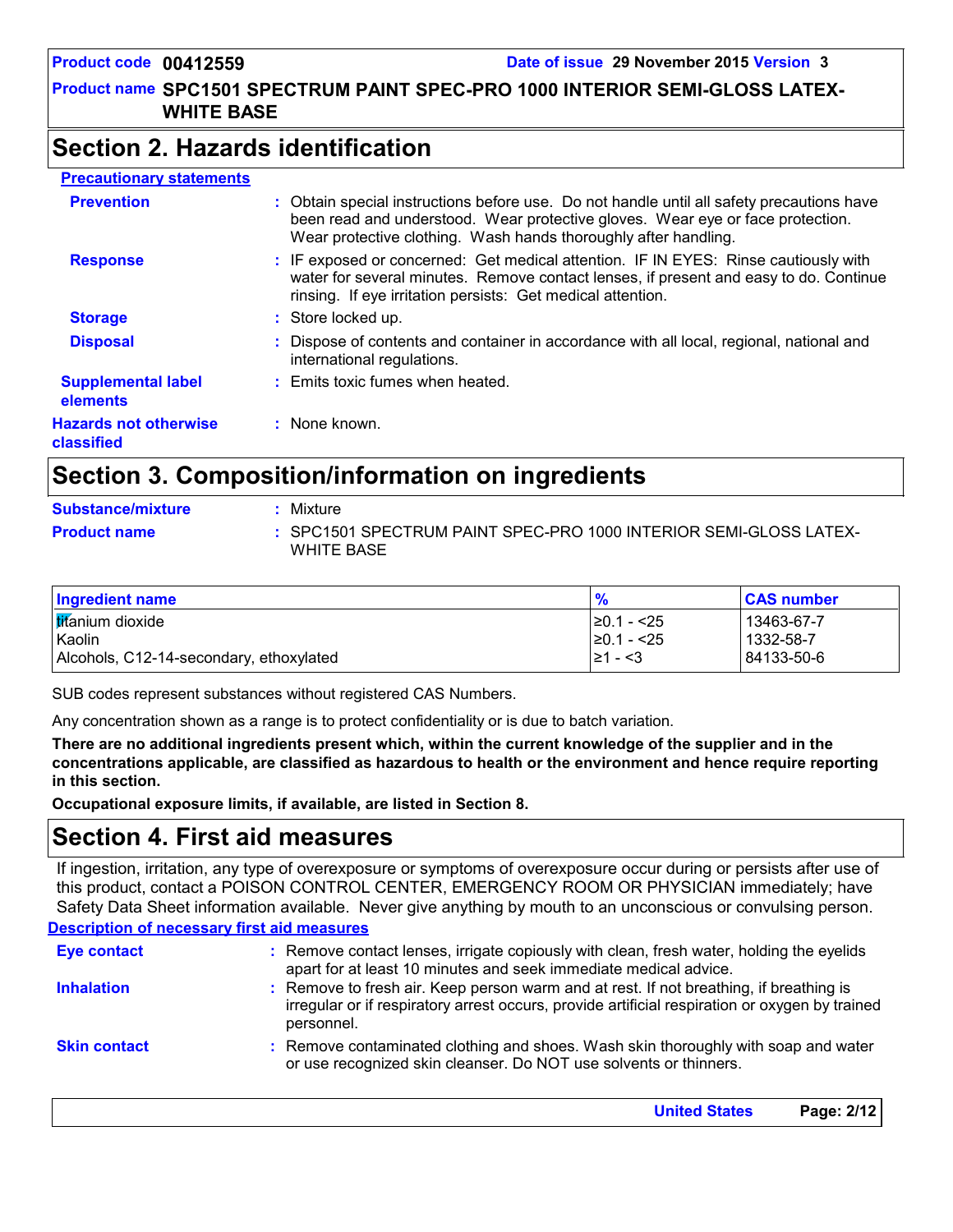#### **Product name SPC1501 SPECTRUM PAINT SPEC-PRO 1000 INTERIOR SEMI-GLOSS LATEX-WHITE BASE**

### **Section 4. First aid measures**

**Ingestion :**

If swallowed, seek medical advice immediately and show this container or label. Keep person warm and at rest. Do NOT induce vomiting.

#### **Most important symptoms/effects, acute and delayed**

### **Potential acute health effects**

| Eye contact                         | : Causes serious eye irritation.                                                           |
|-------------------------------------|--------------------------------------------------------------------------------------------|
| <b>Inhalation</b>                   | : No known significant effects or critical hazards.                                        |
| <b>Skin contact</b>                 | : No known significant effects or critical hazards.                                        |
| <b>Ingestion</b>                    | : No known significant effects or critical hazards.                                        |
| <b>Over-exposure signs/symptoms</b> |                                                                                            |
| Eye contact                         | : Adverse symptoms may include the following:<br>pain or irritation<br>watering<br>redness |
| <b>Inhalation</b>                   | No specific data.                                                                          |
| <b>Skin contact</b>                 | No specific data.                                                                          |
| <b>Ingestion</b>                    | : No specific data.                                                                        |

### **Indication of immediate medical attention and special treatment needed, if necessary**

| <b>Notes to physician</b>         | : Treat symptomatically. Contact poison treatment specialist immediately if large<br>quantities have been ingested or inhaled.                                                |
|-----------------------------------|-------------------------------------------------------------------------------------------------------------------------------------------------------------------------------|
| <b>Specific treatments</b>        | : No specific treatment.                                                                                                                                                      |
| <b>Protection of first-aiders</b> | : No action shall be taken involving any personal risk or without suitable training. It may<br>be dangerous to the person providing aid to give mouth-to-mouth resuscitation. |

**See toxicological information (Section 11)**

### **Section 5. Fire-fighting measures**

| <b>Extinguishing media</b>                             |                                                                                                                                                                                                     |
|--------------------------------------------------------|-----------------------------------------------------------------------------------------------------------------------------------------------------------------------------------------------------|
| <b>Suitable extinguishing</b><br>media                 | : Use an extinguishing agent suitable for the surrounding fire.                                                                                                                                     |
| <b>Unsuitable extinguishing</b><br>media               | : None known.                                                                                                                                                                                       |
| <b>Specific hazards arising</b><br>from the chemical   | : In a fire or if heated, a pressure increase will occur and the container may burst.                                                                                                               |
| <b>Hazardous thermal</b><br>decomposition products     | : Decomposition products may include the following materials:<br>metal oxide/oxides                                                                                                                 |
| <b>Special protective actions</b><br>for fire-fighters | : Promptly isolate the scene by removing all persons from the vicinity of the incident if<br>there is a fire. No action shall be taken involving any personal risk or without suitable<br>training. |
|                                                        | <b>United States</b><br>Page: 3/12                                                                                                                                                                  |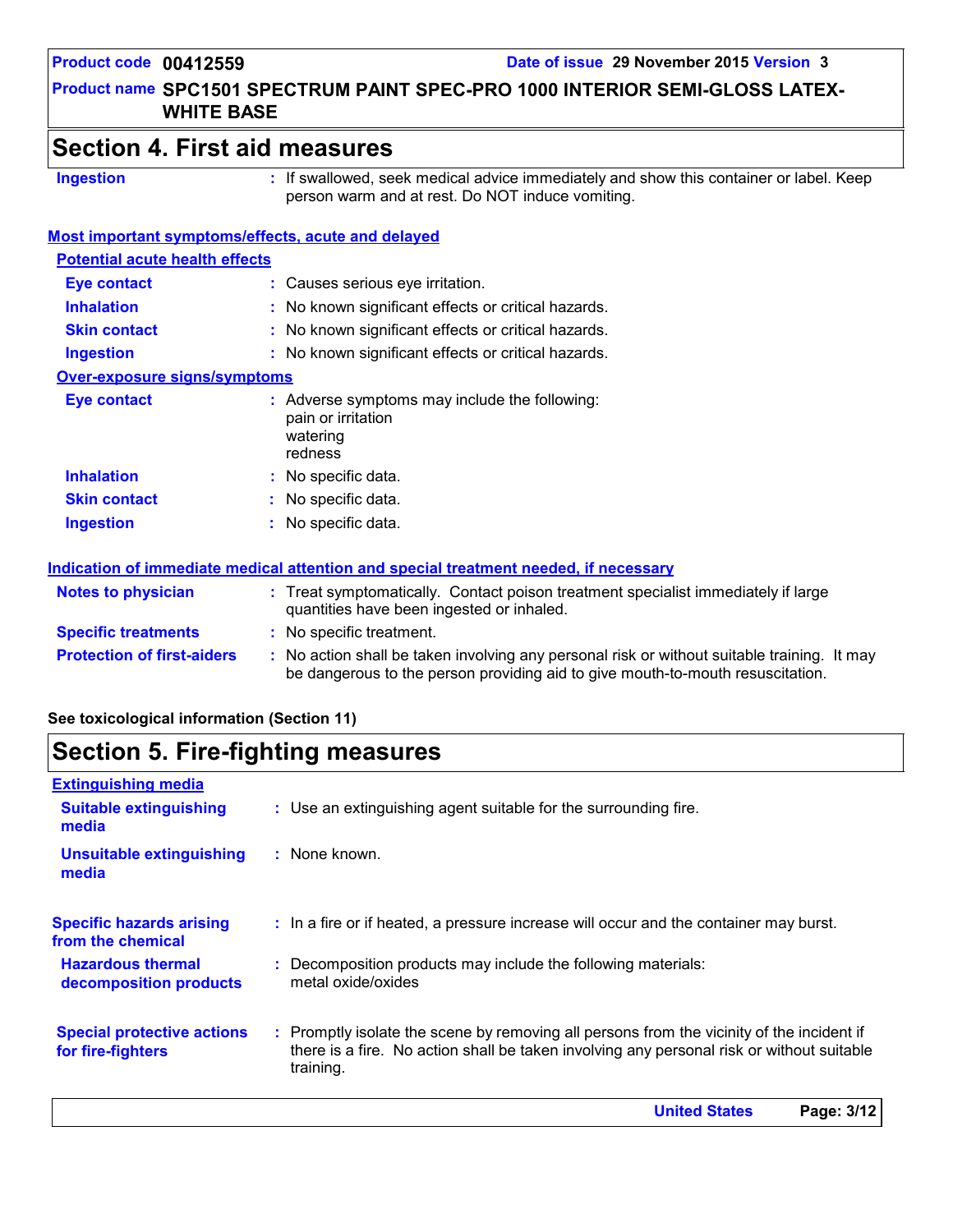#### **Product name SPC1501 SPECTRUM PAINT SPEC-PRO 1000 INTERIOR SEMI-GLOSS LATEX-WHITE BASE**

### **Section 5. Fire-fighting measures**

**Special protective equipment for fire-fighters** Fire-fighters should wear appropriate protective equipment and self-contained breathing **:**

apparatus (SCBA) with a full face-piece operated in positive pressure mode.

### **Section 6. Accidental release measures**

| Personal precautions, protective equipment and emergency procedures |     |                                                                                                                                                                                                                                                                                                                                                                                                                  |
|---------------------------------------------------------------------|-----|------------------------------------------------------------------------------------------------------------------------------------------------------------------------------------------------------------------------------------------------------------------------------------------------------------------------------------------------------------------------------------------------------------------|
| For non-emergency<br>personnel                                      |     | : No action shall be taken involving any personal risk or without suitable training.<br>Evacuate surrounding areas. Keep unnecessary and unprotected personnel from<br>entering. Do not touch or walk through spilled material. Avoid breathing vapor or mist.<br>Provide adequate ventilation. Wear appropriate respirator when ventilation is<br>inadequate. Put on appropriate personal protective equipment. |
| For emergency responders                                            | -11 | If specialised clothing is required to deal with the spillage, take note of any information<br>in Section 8 on suitable and unsuitable materials. See also the information in "For non-<br>emergency personnel".                                                                                                                                                                                                 |
| <b>Environmental precautions</b>                                    |     | Avoid dispersal of spilled material and runoff and contact with soil, waterways, drains<br>and sewers. Inform the relevant authorities if the product has caused environmental<br>pollution (sewers, waterways, soil or air).                                                                                                                                                                                    |

#### **Methods and materials for containment and cleaning up**

| <b>Small spill</b> | : Stop leak if without risk. Move containers from spill area. Dilute with water and mop up<br>if water-soluble. Alternatively, or if water-insoluble, absorb with an inert dry material and<br>place in an appropriate waste disposal container. Dispose of via a licensed waste<br>disposal contractor. |
|--------------------|----------------------------------------------------------------------------------------------------------------------------------------------------------------------------------------------------------------------------------------------------------------------------------------------------------|
| Large spill        | : Stop leak if without risk. Move containers from spill area. Approach release from                                                                                                                                                                                                                      |

upwind. Prevent entry into sewers, water courses, basements or confined areas. Wash spillages into an effluent treatment plant or proceed as follows. Contain and collect spillage with non-combustible, absorbent material e.g. sand, earth, vermiculite or diatomaceous earth and place in container for disposal according to local regulations (see Section 13). Dispose of via a licensed waste disposal contractor. Contaminated absorbent material may pose the same hazard as the spilled product. Note: see Section 1 for emergency contact information and Section 13 for waste disposal.

### **Section 7. Handling and storage**

#### **Precautions for safe handling**

**Protective measures** : Put on appropriate personal protective equipment (see Section 8). Avoid exposure obtain special instructions before use. Do not handle until all safety precautions have been read and understood. Do not get in eyes or on skin or clothing. Do not ingest. Avoid breathing vapor or mist. If during normal use the material presents a respiratory hazard, use only with adequate ventilation or wear appropriate respirator. Keep in the original container or an approved alternative made from a compatible material, kept tightly closed when not in use. Empty containers retain product residue and can be hazardous. Do not reuse container.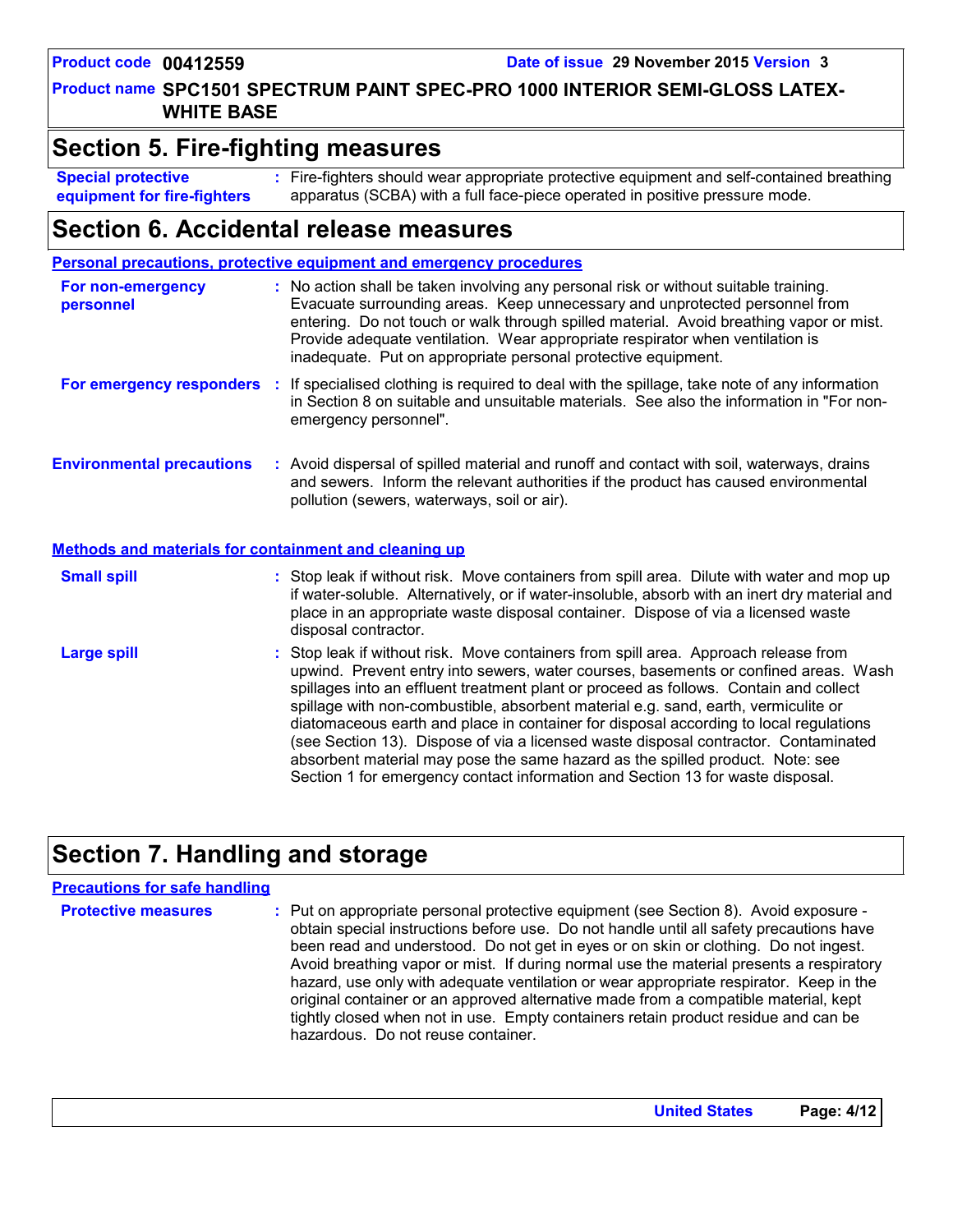#### **Product name SPC1501 SPECTRUM PAINT SPEC-PRO 1000 INTERIOR SEMI-GLOSS LATEX-WHITE BASE**

### **Section 7. Handling and storage**

| <b>Special precautions</b>                                                       | : If this material is part of a multiple component system, read the Safety Data Sheet(s) for<br>the other component or components before blending as the resulting mixture may have<br>the hazards of all of its parts.                                                                                                                                                                                                                                                                                                                                                                         |
|----------------------------------------------------------------------------------|-------------------------------------------------------------------------------------------------------------------------------------------------------------------------------------------------------------------------------------------------------------------------------------------------------------------------------------------------------------------------------------------------------------------------------------------------------------------------------------------------------------------------------------------------------------------------------------------------|
| <b>Advice on general</b><br>occupational hygiene                                 | : Eating, drinking and smoking should be prohibited in areas where this material is<br>handled, stored and processed. Workers should wash hands and face before eating,<br>drinking and smoking. Remove contaminated clothing and protective equipment before<br>entering eating areas. See also Section 8 for additional information on hygiene<br>measures.                                                                                                                                                                                                                                   |
| <b>Conditions for safe storage,</b><br>including any<br><b>incompatibilities</b> | : Do not store below the following temperature: $5^{\circ}$ C (41 $^{\circ}$ F). Store in accordance with<br>local regulations. Store in original container protected from direct sunlight in a dry, cool<br>and well-ventilated area, away from incompatible materials (see Section 10) and food<br>and drink. Keep container tightly closed and sealed until ready for use. Containers that<br>have been opened must be carefully resealed and kept upright to prevent leakage. Do<br>not store in unlabeled containers. Use appropriate containment to avoid environmental<br>contamination. |

### **Section 8. Exposure controls/personal protection**

#### **Control parameters**

#### **Occupational exposure limits**

| <b>Ingredient name</b>                  | <b>Exposure limits</b>                              |
|-----------------------------------------|-----------------------------------------------------|
| titanium dioxide                        | OSHA PEL (United States, 2/2013).                   |
|                                         | TWA: 15 mg/m <sup>3</sup> 8 hours. Form: Total dust |
|                                         | <b>ACGIH TLV (United States, 4/2014).</b>           |
|                                         | TWA: 10 mg/m <sup>3</sup> 8 hours.                  |
| Kaolin                                  | <b>ACGIH TLV (United States, 4/2014).</b>           |
|                                         | TWA: 2 mg/m <sup>3</sup> 8 hours. Form: Respirable  |
|                                         | <b>fraction</b>                                     |
|                                         | <b>OSHA PEL (United States, 2/2013).</b>            |
|                                         | TWA: 5 mg/m <sup>3</sup> 8 hours. Form: Respirable  |
|                                         | <b>Ifraction</b>                                    |
|                                         | TWA: 15 mg/m <sup>3</sup> 8 hours. Form: Total dust |
| Alcohols, C12-14-secondary, ethoxylated | None.                                               |
| Key to abbreviations                    |                                                     |
| A - Assemble Marriagnes Dask            | $\Omega = \Gamma$ attended the second on            |

| A                                                                                                              | = Acceptable Maximum Peak                                           | S           | = Potential skin absorption        |  |  |  |
|----------------------------------------------------------------------------------------------------------------|---------------------------------------------------------------------|-------------|------------------------------------|--|--|--|
| ACGIH                                                                                                          | = American Conference of Governmental Industrial Hygienists.        | SR.         | = Respiratory sensitization        |  |  |  |
| C                                                                                                              | $=$ Ceiling Limit                                                   | SS          | $=$ Skin sensitization             |  |  |  |
| F                                                                                                              | $=$ Fume                                                            | <b>STEL</b> | = Short term Exposure limit values |  |  |  |
| <b>IPEL</b>                                                                                                    | = Internal Permissible Exposure Limit                               | TD          | $=$ Total dust                     |  |  |  |
| <b>OSHA</b>                                                                                                    | = Occupational Safety and Health Administration.                    | <b>TLV</b>  | = Threshold Limit Value            |  |  |  |
| R                                                                                                              | = Respirable                                                        | TWA         | = Time Weighted Average            |  |  |  |
| 7                                                                                                              | $=$ OSHA 29CFR 1910.1200 Subpart Z - Toxic and Hazardous Substances |             |                                    |  |  |  |
| Consult local authorities for acceptable exposure limits.                                                      |                                                                     |             |                                    |  |  |  |
| <b>Recommended monitoring : If this product contains ingredients with exposure limits, personal, workplace</b> |                                                                     |             |                                    |  |  |  |

| <b>procedures</b> | <b>Recommended monitoring</b> : If this product contains ingredients with exposure limits, personal, workplace<br>atmosphere or biological monitoring may be required to determine the effectiveness of<br>the ventilation or other control measures and/or the necessity to use respiratory<br>protective equipment. Reference should be made to appropriate monitoring standards.<br>Reference to national guidance documents for methods for the determination of<br>hazardous substances will also be required. |                      |            |  |
|-------------------|---------------------------------------------------------------------------------------------------------------------------------------------------------------------------------------------------------------------------------------------------------------------------------------------------------------------------------------------------------------------------------------------------------------------------------------------------------------------------------------------------------------------|----------------------|------------|--|
|                   |                                                                                                                                                                                                                                                                                                                                                                                                                                                                                                                     | <b>United States</b> | Page: 5/12 |  |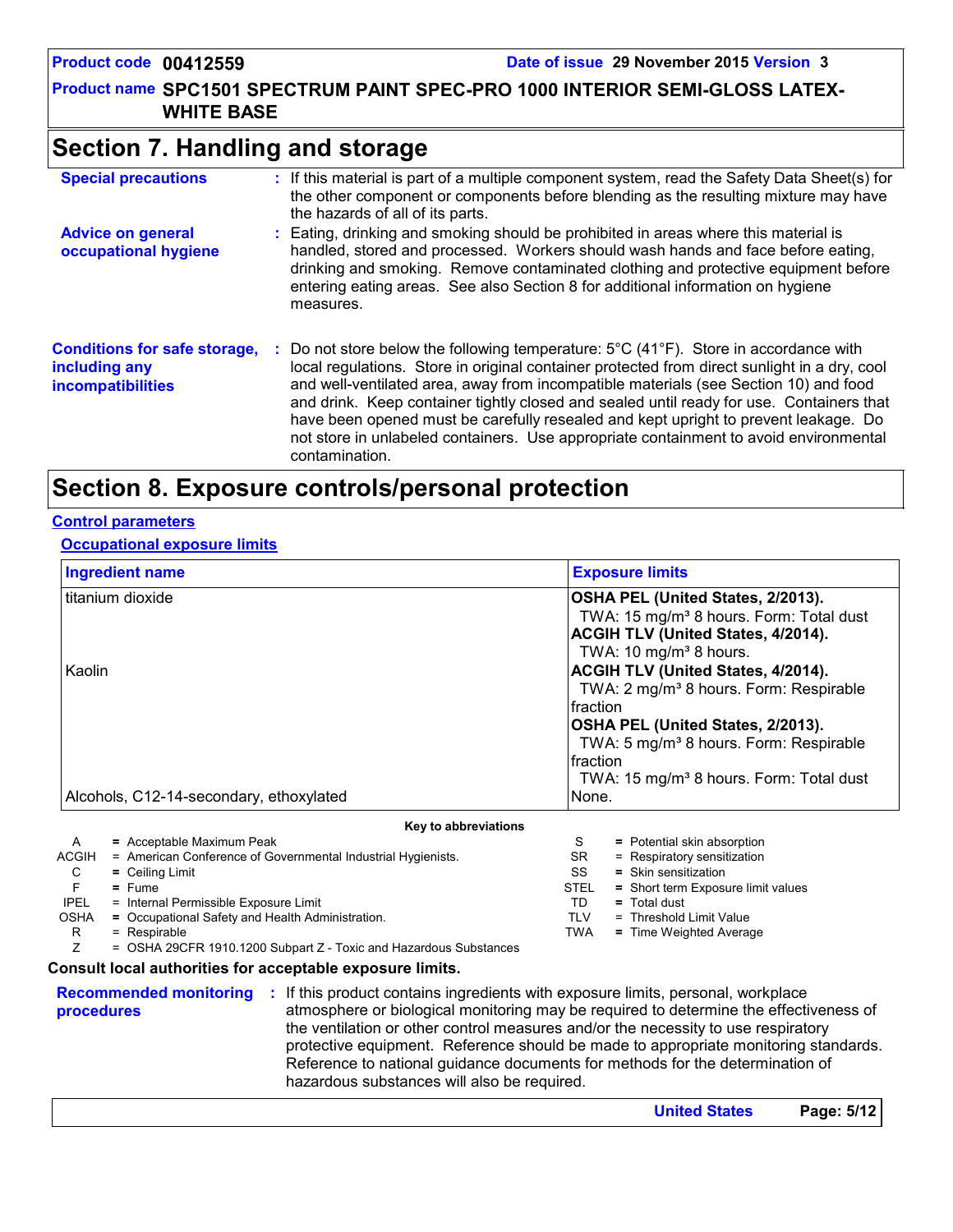**Product name SPC1501 SPECTRUM PAINT SPEC-PRO 1000 INTERIOR SEMI-GLOSS LATEX-WHITE BASE**

### **Section 8. Exposure controls/personal protection**

| <b>Appropriate engineering</b><br>controls           | If user operations generate dust, fumes, gas, vapor or mist, use process enclosures,<br>local exhaust ventilation or other engineering controls to keep worker exposure to<br>airborne contaminants below any recommended or statutory limits.                                                                                                                                                                                                                                                                                                                                                                       |  |  |
|------------------------------------------------------|----------------------------------------------------------------------------------------------------------------------------------------------------------------------------------------------------------------------------------------------------------------------------------------------------------------------------------------------------------------------------------------------------------------------------------------------------------------------------------------------------------------------------------------------------------------------------------------------------------------------|--|--|
| <b>Environmental exposure</b><br><b>controls</b>     | Emissions from ventilation or work process equipment should be checked to ensure<br>they comply with the requirements of environmental protection legislation. In some<br>cases, fume scrubbers, filters or engineering modifications to the process equipment<br>will be necessary to reduce emissions to acceptable levels.                                                                                                                                                                                                                                                                                        |  |  |
| <b>Individual protection measures</b>                |                                                                                                                                                                                                                                                                                                                                                                                                                                                                                                                                                                                                                      |  |  |
| <b>Hygiene measures</b>                              | : Wash hands, forearms and face thoroughly after handling chemical products, before<br>eating, smoking and using the lavatory and at the end of the working period.<br>Appropriate techniques should be used to remove potentially contaminated clothing.<br>Wash contaminated clothing before reusing. Ensure that eyewash stations and safety<br>showers are close to the workstation location.                                                                                                                                                                                                                    |  |  |
| <b>Eye/face protection</b><br><b>Skin protection</b> | : Chemical splash goggles.                                                                                                                                                                                                                                                                                                                                                                                                                                                                                                                                                                                           |  |  |
| <b>Hand protection</b>                               | Chemical-resistant, impervious gloves complying with an approved standard should be<br>worn at all times when handling chemical products if a risk assessment indicates this is<br>necessary. Considering the parameters specified by the glove manufacturer, check<br>during use that the gloves are still retaining their protective properties. It should be<br>noted that the time to breakthrough for any glove material may be different for different<br>glove manufacturers. In the case of mixtures, consisting of several substances, the<br>protection time of the gloves cannot be accurately estimated. |  |  |
| <b>Body protection</b>                               | Personal protective equipment for the body should be selected based on the task being<br>performed and the risks involved and should be approved by a specialist before<br>handling this product.                                                                                                                                                                                                                                                                                                                                                                                                                    |  |  |
| <b>Other skin protection</b>                         | Appropriate footwear and any additional skin protection measures should be selected<br>based on the task being performed and the risks involved and should be approved by a<br>specialist before handling this product.                                                                                                                                                                                                                                                                                                                                                                                              |  |  |
| <b>Respiratory protection</b>                        | Respirator selection must be based on known or anticipated exposure levels, the<br>hazards of the product and the safe working limits of the selected respirator. If workers<br>are exposed to concentrations above the exposure limit, they must use appropriate,<br>certified respirators. Use a properly fitted, air-purifying or air-fed respirator complying<br>with an approved standard if a risk assessment indicates this is necessary.                                                                                                                                                                     |  |  |

## **Section 9. Physical and chemical properties**

|                                  | <b>United States</b>                                                  | Page: 6/12 |
|----------------------------------|-----------------------------------------------------------------------|------------|
| <b>Auto-ignition temperature</b> | : Not available.                                                      |            |
| <b>Flash point</b>               | : Closed cup: 113.33°C (236°F) [Product does not sustain combustion.] |            |
| <b>Boiling point</b>             | : $>37.78^{\circ}$ C ( $>100^{\circ}$ F)                              |            |
| <b>Melting point</b>             | : Not available.                                                      |            |
| рH                               | : Not available.                                                      |            |
| <b>Odor threshold</b>            | $\cdot$ Not available.                                                |            |
| <b>Odor</b>                      | : Characteristic.                                                     |            |
| <b>Color</b>                     | : Not available.                                                      |            |
| <b>Physical state</b>            | $:$ Liquid.                                                           |            |
| <b>Appearance</b>                |                                                                       |            |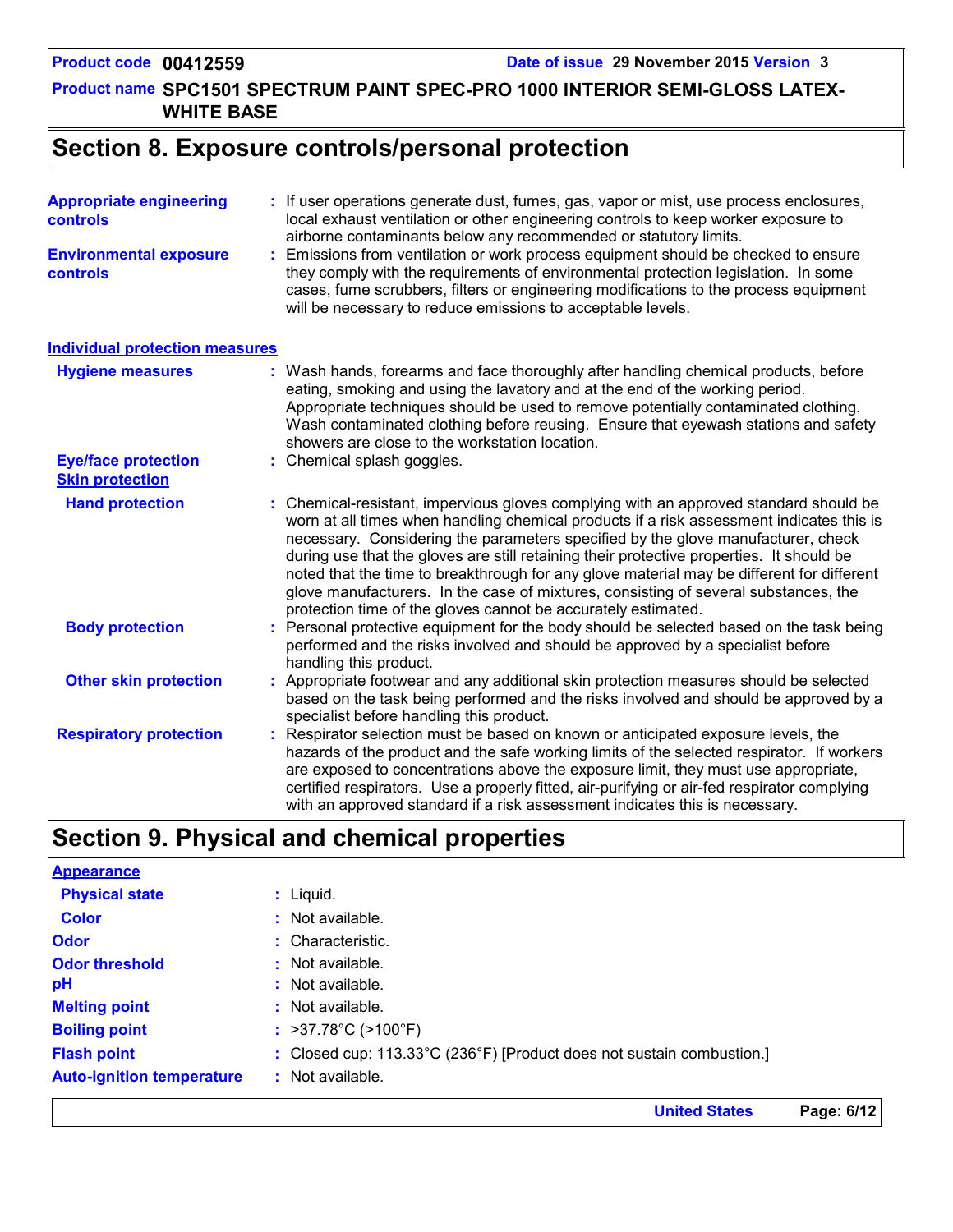#### **Product name SPC1501 SPECTRUM PAINT SPEC-PRO 1000 INTERIOR SEMI-GLOSS LATEX-WHITE BASE**

### **Section 9. Physical and chemical properties**

| <b>Decomposition temperature</b>                  | $:$ Not available.                                             |
|---------------------------------------------------|----------------------------------------------------------------|
| <b>Flammability (solid, gas)</b>                  | : Not available.                                               |
| Lower and upper explosive<br>(flammable) limits   | : Upper: $0\%$                                                 |
| <b>Evaporation rate</b>                           | $:$ Not available.                                             |
| <b>Vapor pressure</b>                             | : Not available.                                               |
| <b>Vapor density</b>                              | : Not available.                                               |
| <b>Relative density</b>                           | : 1.16                                                         |
| Density (Ibs / gal)                               | : 9.68                                                         |
| <b>Solubility</b>                                 | : Soluble in the following materials: cold water.              |
| <b>Partition coefficient: n-</b><br>octanol/water | $:$ Not available.                                             |
| <b>Viscosity</b>                                  | : Kinematic (40°C (104°F)): >0.21 cm <sup>2</sup> /s (>21 cSt) |
| <b>Volatility</b>                                 | : 74% ( $v/v$ ), 63.291% ( $w/w$ )                             |
| % Solid. (w/w)                                    | : 36.709                                                       |

### **Section 10. Stability and reactivity**

| <b>Reactivity</b>                                   | : No specific test data related to reactivity available for this product or its ingredients.                                                  |
|-----------------------------------------------------|-----------------------------------------------------------------------------------------------------------------------------------------------|
| <b>Chemical stability</b>                           | : The product is stable.                                                                                                                      |
| <b>Possibility of hazardous</b><br><b>reactions</b> | : Under normal conditions of storage and use, hazardous reactions will not occur.                                                             |
| <b>Conditions to avoid</b>                          | : When exposed to high temperatures may produce hazardous decomposition products.<br>Refer to protective measures listed in sections 7 and 8. |
| <b>Incompatible materials</b>                       | : Keep away from the following materials to prevent strong exothermic reactions:<br>oxidizing agents, strong alkalis, strong acids.           |
| <b>Hazardous decomposition</b><br>products          | : Decomposition products may include the following materials: carbon monoxide, carbon<br>dioxide, smoke, oxides of nitrogen.                  |

### **Section 11. Toxicological information**

#### **Acute toxicity Information on toxicological effects**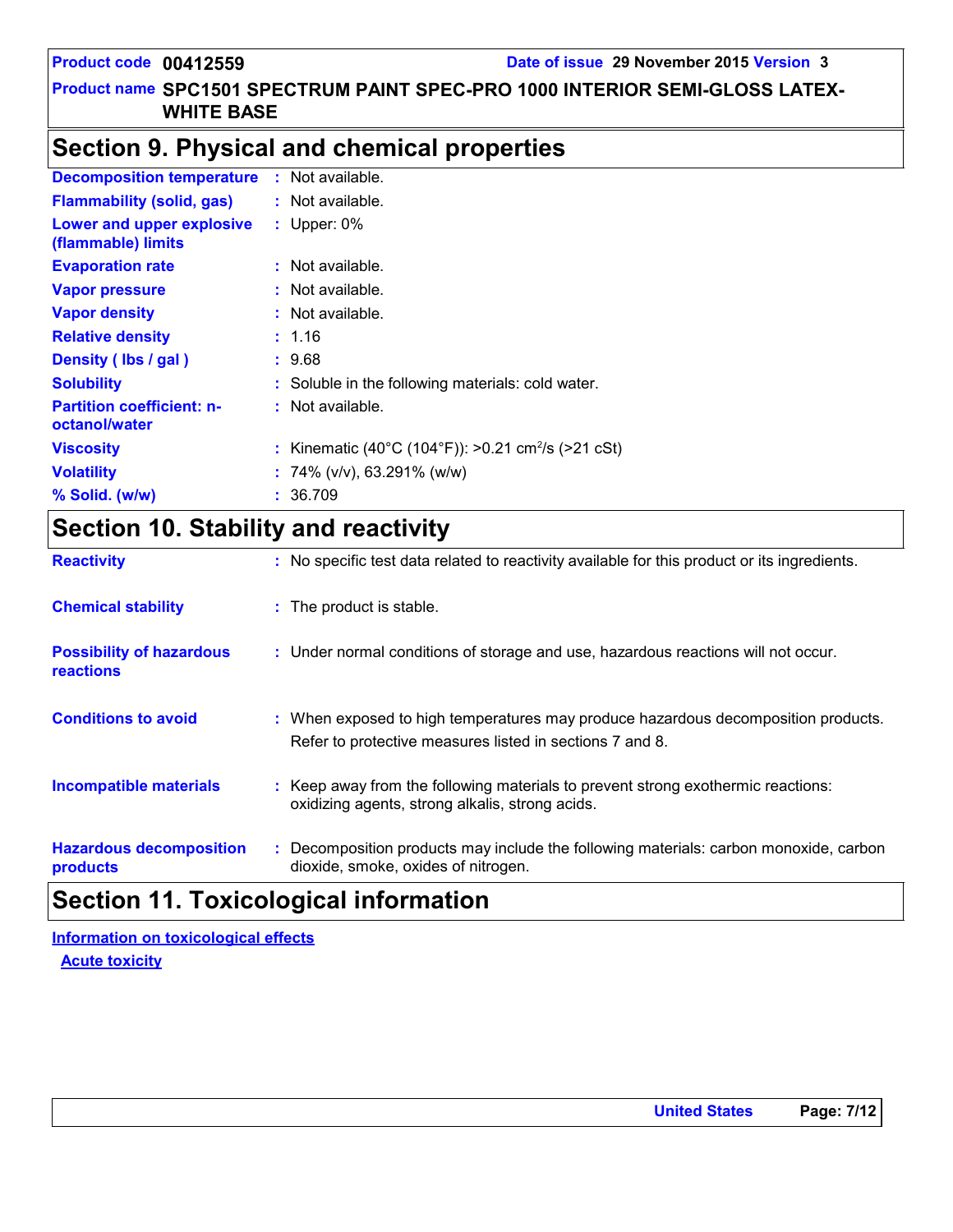#### **Product name SPC1501 SPECTRUM PAINT SPEC-PRO 1000 INTERIOR SEMI-GLOSS LATEX-WHITE BASE**

### **Section 11. Toxicological information**

| <b>Product/ingredient name</b>                                                                                                                          | <b>Result</b>                                      |                                                    |            | <b>Species</b>                                       | <b>Dose</b>                            | <b>Exposure</b> |
|---------------------------------------------------------------------------------------------------------------------------------------------------------|----------------------------------------------------|----------------------------------------------------|------------|------------------------------------------------------|----------------------------------------|-----------------|
| titanium dioxide<br>Kaolin<br>Alcohols, C12-14-secondary,<br>ethoxylated                                                                                | LD50 Oral<br>LD50 Oral<br>LD50 Dermal              |                                                    |            | Rat<br>Rat<br>Rabbit                                 | >10 g/kg<br>>5000 mg/kg<br>$1.75$ g/kg |                 |
|                                                                                                                                                         | LD50 Oral                                          |                                                    |            | Rat                                                  | 1.01 g/kg                              |                 |
| <b>Conclusion/Summary</b>                                                                                                                               |                                                    |                                                    |            | : There are no data available on the mixture itself. |                                        |                 |
| <b>Irritation/Corrosion</b>                                                                                                                             |                                                    |                                                    |            |                                                      |                                        |                 |
| <b>Conclusion/Summary</b>                                                                                                                               |                                                    |                                                    |            |                                                      |                                        |                 |
| <b>Skin</b>                                                                                                                                             |                                                    |                                                    |            | There are no data available on the mixture itself.   |                                        |                 |
| <b>Eyes</b>                                                                                                                                             |                                                    |                                                    |            | There are no data available on the mixture itself.   |                                        |                 |
| <b>Respiratory</b>                                                                                                                                      |                                                    |                                                    |            | There are no data available on the mixture itself.   |                                        |                 |
| <b>Sensitization</b>                                                                                                                                    |                                                    |                                                    |            |                                                      |                                        |                 |
| <b>Conclusion/Summary</b>                                                                                                                               |                                                    |                                                    |            |                                                      |                                        |                 |
| <b>Skin</b>                                                                                                                                             |                                                    | There are no data available on the mixture itself. |            |                                                      |                                        |                 |
| <b>Respiratory</b>                                                                                                                                      | There are no data available on the mixture itself. |                                                    |            |                                                      |                                        |                 |
| <b>Mutagenicity</b>                                                                                                                                     |                                                    |                                                    |            |                                                      |                                        |                 |
| <b>Conclusion/Summary</b>                                                                                                                               |                                                    |                                                    |            | : There are no data available on the mixture itself. |                                        |                 |
| <b>Carcinogenicity</b>                                                                                                                                  |                                                    |                                                    |            |                                                      |                                        |                 |
| <b>Conclusion/Summary</b>                                                                                                                               |                                                    |                                                    |            | : There are no data available on the mixture itself. |                                        |                 |
| <b>Classification</b>                                                                                                                                   |                                                    |                                                    |            |                                                      |                                        |                 |
| <b>Product/ingredient name</b>                                                                                                                          | <b>OSHA</b>                                        | <b>IARC</b>                                        | <b>NTP</b> |                                                      |                                        |                 |
| titanium dioxide                                                                                                                                        | $\overline{\phantom{0}}$                           | 2B                                                 |            |                                                      |                                        |                 |
| <b>Carcinogen Classification code:</b>                                                                                                                  |                                                    |                                                    |            |                                                      |                                        |                 |
| IARC: 1, 2A, 2B, 3, 4<br>NTP: Known to be a human carcinogen; Reasonably anticipated to be a human carcinogen<br>OSHA: +<br>Not listed/not regulated: - |                                                    |                                                    |            |                                                      |                                        |                 |

**Reproductive toxicity**

**Conclusion/Summary :** There are no data available on the mixture itself.

**Teratogenicity**

**Conclusion/Summary :** There are no data available on the mixture itself.

**Specific target organ toxicity (single exposure)**

Not available.

#### **Specific target organ toxicity (repeated exposure)**

Not available.

**Target organs :** Contains material which causes damage to the following organs: eyes. Contains material which may cause damage to the following organs: lungs, upper respiratory tract, stomach.

#### **Aspiration hazard**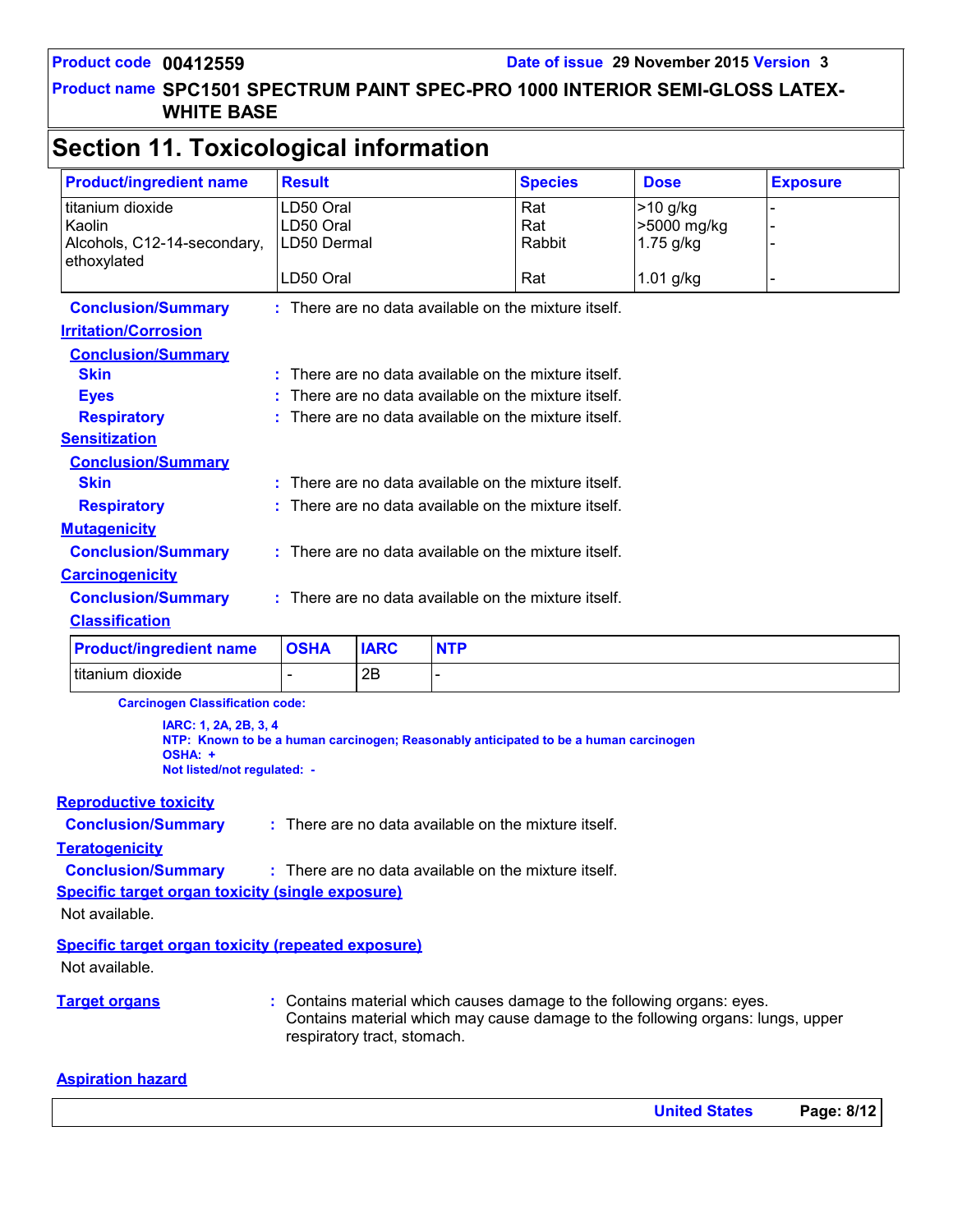#### **Product name SPC1501 SPECTRUM PAINT SPEC-PRO 1000 INTERIOR SEMI-GLOSS LATEX-WHITE BASE**

### **Section 11. Toxicological information**

Not available.

#### **Information on the likely routes of exposure**

#### **Conclusion/Summary : Potential chronic health effects Delayed and immediate effects and also chronic effects from short and long term exposure Potential immediate effects :** There are no data available on the mixture itself. **Short term exposure Potential delayed effects : Potential immediate effects :** There are no data available on the mixture itself. **Long term exposure Potential delayed effects : Potential acute health effects Inhalation <b>:** No known significant effects or critical hazards. **Ingestion :** No known significant effects or critical hazards. **Skin contact :** No known significant effects or critical hazards. **Eye contact :** Causes serious eye irritation. **Over-exposure signs/symptoms Skin contact Ingestion Inhalation :** No specific data. No specific data. **:** No specific data. **: Eye contact :** Adverse symptoms may include the following: pain or irritation watering redness There are no data available on the mixture itself. If splashed in the eyes, the liquid may cause irritation and reversible damage. Ingestion may cause nausea, diarrhea and vomiting. This takes into account, where known, delayed and immediate effects and also chronic effects of components from short-term and long-term exposure by oral, inhalation and dermal routes of exposure and eye contact. . No known significant effects or critical hazards. There are no data available on the mixture itself. There are no data available on the mixture itself.

| <b>Carcinogenicity</b>                | : Suspected of causing cancer. Risk of cancer depends on duration and level of<br>exposure. |
|---------------------------------------|---------------------------------------------------------------------------------------------|
| <b>Mutagenicity</b>                   | : No known significant effects or critical hazards.                                         |
| <b>Teratogenicity</b>                 | : No known significant effects or critical hazards.                                         |
| <b>Developmental effects</b>          | : No known significant effects or critical hazards.                                         |
| <b>Fertility effects</b>              | : No known significant effects or critical hazards.                                         |
| <b>Numerical measures of toxicity</b> |                                                                                             |
|                                       |                                                                                             |

**Acute toxicity estimates**

**General :**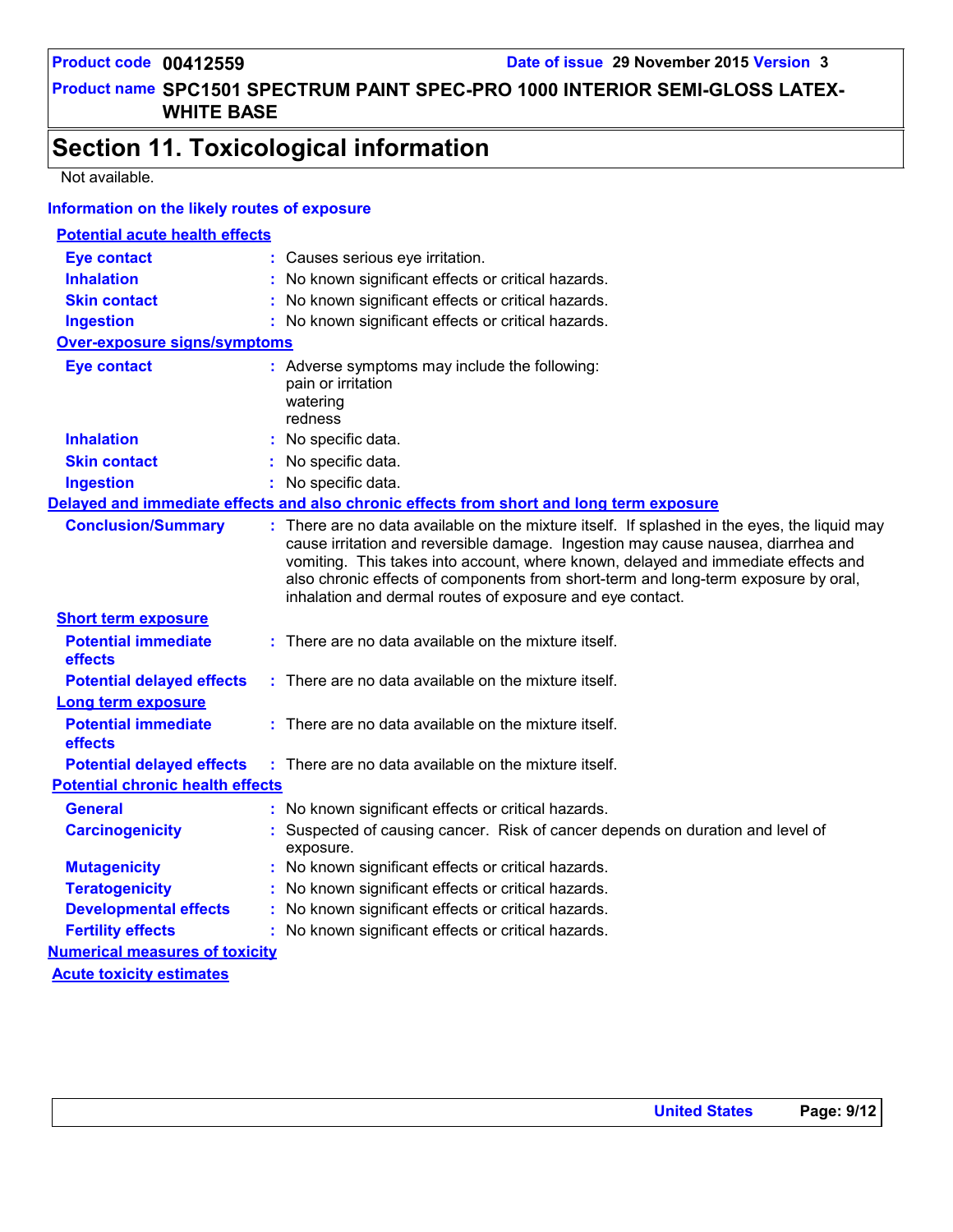#### **Product name SPC1501 SPECTRUM PAINT SPEC-PRO 1000 INTERIOR SEMI-GLOSS LATEX-WHITE BASE**

### **Section 11. Toxicological information**

| <b>Route</b>                 | <b>ATE value</b>      |
|------------------------------|-----------------------|
| Oral                         | 83261.6 mg/kg         |
| Dermal                       | 144265.1 mg/kg        |
| Inhalation (gases)           | 370967.4 ppm          |
| Inhalation (vapors)          | $ 906.8 \text{ mg}/I$ |
| Inhalation (dusts and mists) | 123.7 mg/l            |

### **Section 12. Ecological information**

#### **Toxicity**

| <b>Product/ingredient name</b> | <b>Result</b>                    | <b>Species</b>          | <b>Exposure</b> |
|--------------------------------|----------------------------------|-------------------------|-----------------|
| Ititanium dioxide              | Acute LC50 >100 mg/l Fresh water | Daphnia - Daphnia magna | ⊺48 hours       |

#### **Persistence and degradability**

Not available.

#### **Bioaccumulative potential**

Not available.

| <b>Mobility in soil</b>     |  |
|-----------------------------|--|
| <b>Soil/water partition</b> |  |

**:** Not available.

#### **coefficient (Koc)**

### **Section 13. Disposal considerations**

| <b>Disposal methods</b> | : The generation of waste should be avoided or minimized wherever possible. Disposal<br>of this product, solutions and any by-products should at all times comply with the<br>requirements of environmental protection and waste disposal legislation and any<br>regional local authority requirements. Dispose of surplus and non-recyclable products<br>via a licensed waste disposal contractor. Waste should not be disposed of untreated to<br>the sewer unless fully compliant with the requirements of all authorities with jurisdiction.<br>Waste packaging should be recycled. Incineration or landfill should only be considered<br>when recycling is not feasible. This material and its container must be disposed of in a<br>safe way. Care should be taken when handling emptied containers that have not been<br>cleaned or rinsed out. Empty containers or liners may retain some product residues. |
|-------------------------|---------------------------------------------------------------------------------------------------------------------------------------------------------------------------------------------------------------------------------------------------------------------------------------------------------------------------------------------------------------------------------------------------------------------------------------------------------------------------------------------------------------------------------------------------------------------------------------------------------------------------------------------------------------------------------------------------------------------------------------------------------------------------------------------------------------------------------------------------------------------------------------------------------------------|
|                         | Avoid dispersal of spilled material and runoff and contact with soil, waterways, drains<br>and sewers.                                                                                                                                                                                                                                                                                                                                                                                                                                                                                                                                                                                                                                                                                                                                                                                                              |

**Disposal should be in accordance with applicable regional, national and local laws and regulations.**

**Refer to Section 7: HANDLING AND STORAGE and Section 8: EXPOSURE CONTROLS/PERSONAL PROTECTION for additional handling information and protection of employees. Section 6. Accidental release measures**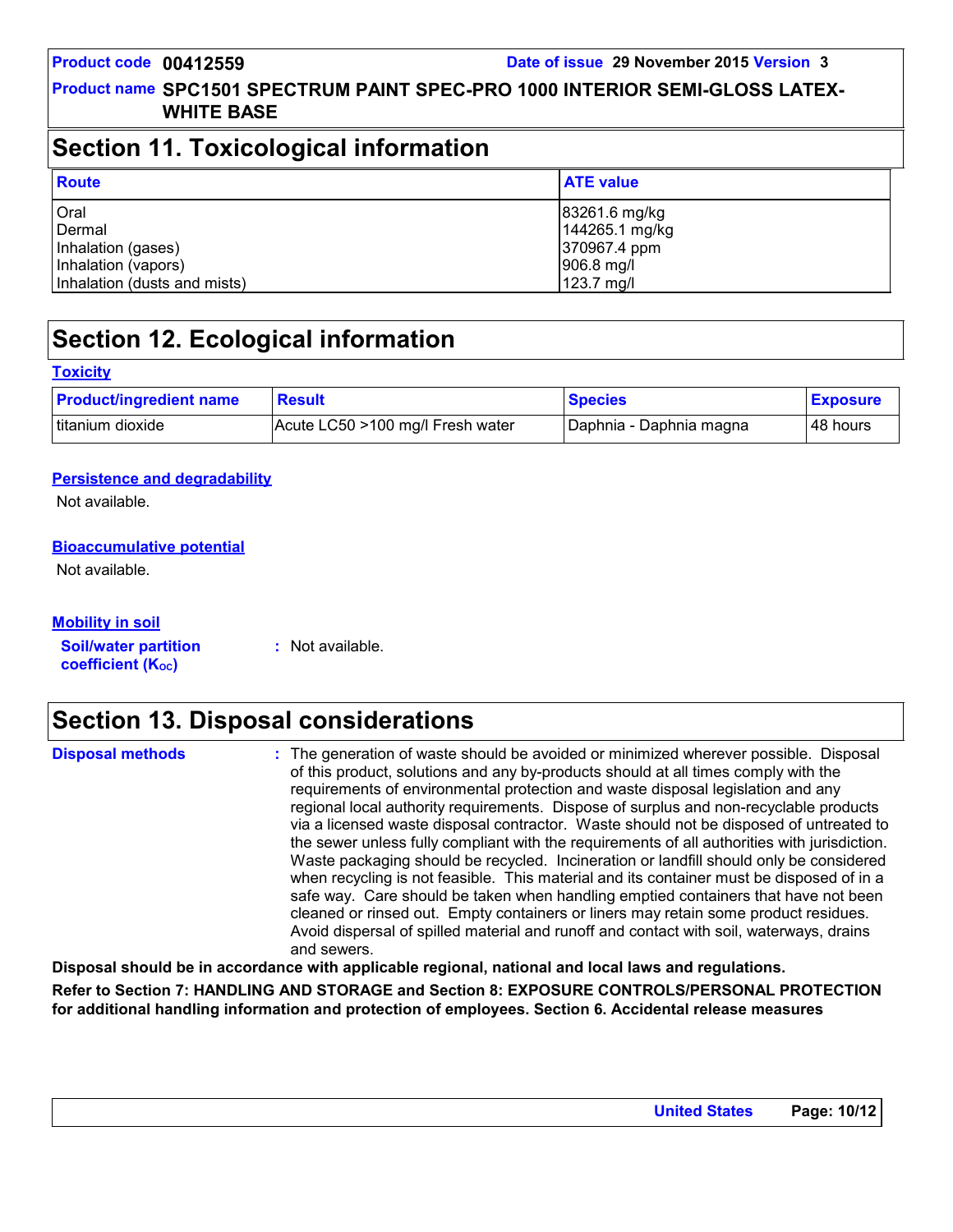#### **Product name SPC1501 SPECTRUM PAINT SPEC-PRO 1000 INTERIOR SEMI-GLOSS LATEX-WHITE BASE**

### **14. Transport information**

|                                                                       | <b>DOT</b>             | <b>IMDG</b>            | <b>IATA</b>            |
|-----------------------------------------------------------------------|------------------------|------------------------|------------------------|
| <b>UN number</b>                                                      | Not regulated.         | Not regulated.         | Not regulated.         |
| <b>UN proper shipping</b><br>name                                     |                        |                        |                        |
| <b>Transport hazard class  -</b><br>(e <sub>s</sub> )                 |                        |                        |                        |
| <b>Packing group</b>                                                  |                        |                        |                        |
| <b>Environmental hazards</b><br><b>Marine pollutant</b><br>substances | No.<br>Not applicable. | No.<br>Not applicable. | No.<br>Not applicable. |

#### **Additional information**

| <b>DOT</b>  | : None identified. |
|-------------|--------------------|
| <b>IMDG</b> | : None identified. |
| <b>IATA</b> | : None identified. |

**Special precautions for user Transport within user's premises:** always transport in closed containers that are **:** upright and secure. Ensure that persons transporting the product know what to do in the event of an accident or spillage.

### **Section 15. Regulatory information**

#### **United States**

**United States inventory (TSCA 8b) :** All components are listed or exempted.

#### **SARA 302/304**

**SARA 304 RQ :** Not applicable.

#### **Composition/information on ingredients**

No products were found.

#### **SARA 311/312**

**Classification :** Immediate (acute) health hazard Delayed (chronic) health hazard

#### **Composition/information on ingredients**

| <b>Name</b>                                                      | <b>Fire</b> | <b>Sudden</b><br>hazard release of<br><b>pressure</b> | <b>Reactive</b> | Immediate<br>(acute)<br>health<br>hazard | Delayed<br>(chronic)<br>health<br>hazard |
|------------------------------------------------------------------|-------------|-------------------------------------------------------|-----------------|------------------------------------------|------------------------------------------|
| l titanium dioxide<br>Alcohols, C12-14-secondary,<br>ethoxylated | No.<br>No.  | No.<br>No.                                            | No.<br>No.      | No.<br>Yes.                              | Yes.<br>No.                              |

| <b>United States</b> | Page: 11/12 |
|----------------------|-------------|